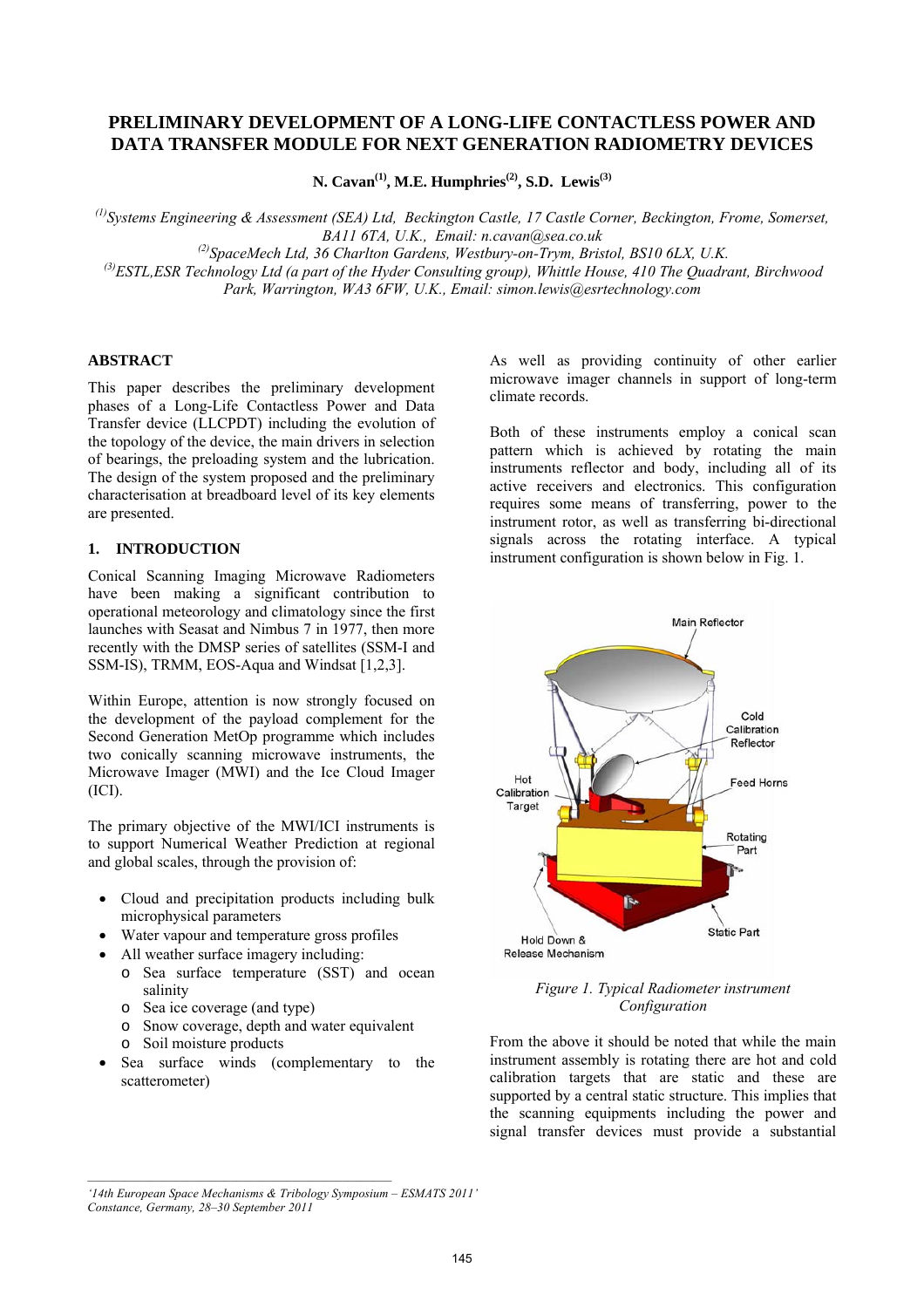through hole to accommodate this central static structure. This is an important constraint that significantly influences the design of the mechanism elements as it limits the access to the rotation centre. It also imposes limitations on the minimum size of scanning components including the size of bearings and the diameters (hence sliding rolling distances) of any contacting power/signal transfer devices, such as slip rings. This aspect is extremely critical as this new generation of instruments require high operating reliability over an on-orbit life time of 8.5years. In addition the expected scan patterns are based on constant speed rotation at a rate of up to 38revs/min. This gives a required life of up to 170million revolutions (without margins or ground testing). In terms of equivalent sliding distances this equates to approximately 40000km.

Even with optimised materials and contact geometry this magnitude of sliding distance for any contacting device inevitably means the generation of substantial amounts of conductive wear debris which constitutes a major risk to reliable repeatable operation over a long period of time. Even with specific measures to "manage" this debris the inability to representatively generate the sustained zero-g condition means that actual debris deposition cannot be predicted or controlled and so the validity of accelerated life testing on ground is highly questionable.

Given this, the expected high number of channels, and the need for high (and predictable) reliability, there are serious concerns that current contacting power and signal transfer technology would not adequately meet the needs of the Second Generation Metop instruments.

Therefore, with support of ESA, a consortium led by SEA Ltd. (UK) has been engaged in the development of a non-contacting modular and generic power and data transfer device. This application is challenging since the life requirement is way beyond anything which is achievable with current contacting technologies in vacuum. From the start of this programme it was also realised that the device might need some relatively novel approaches in terms of bearings and bearing system preloading because of the long life, wide specified operational temperature range, and the potential for quite high thermal gradients across the bearings due to the expected losses from the power transfer modules (200W must be transferred per module).

In addition to the mechanical issues there are also many challenges from an electrical and electronics viewpoint. For example efficiency of power transfer must be maximised so as to minimise the consequences of losses to the bearing system and reliability of high data rate transfer must be guaranteed for the device. Our study has also taken a very detailed and fundamental examination of the various principles and

multiple topologies which can be employed for power and data transfer and a system view on the implications of the various technologies for the mechanism and its ultimate application flexibility.

In recent years various approaches to the problem of power and data transfer have been examined and some described in past ESMATS or other open literature papers  $[4,5,6,7]$ . However the technology which is the subject of this paper is novel because from the start of it's development the flexibility of the device to accommodate wide ranging instrument requirements which lead to different bearing systems, at one extreme using a conventional compliant bearing preload system, through a fully variable device and also a dedicated bearing offload device, has been a priority.

## **2. DEVICE REQUIREMENTS AND CANDIDATE TECHNOLOGIES**

We review below the outline requirements and list candidate technologies for the trade-offs.

### **2.1. Overview of main mechanical and electrical requirements**

The main mechanical and electrical requirements identified for the device are as follows:

Power Transfer (modular):

- Power required 200 W
- Input Voltage 50 V +1% -3%
- Output voltage 50 V  $+3\%$  -10%
- Power Transfer Efficiency >95% Data Transfer (modular):
	- Data Rate 5Mbps full duplex
	- Max. BER (Bit Error Rate)  $\leq 10^{-9}$
- Mechanical
	- Mass:<8kg
	- External Diameter: <250mm
	- Length:  $\leq$ 250mm
	- Through Hole: >50mm
	- Bearing Torque: <200Nmm
	- Operational Temperature: -40°C to 60°C
	- Quasistatic Acceleration: 75g

In order to be flexible concerning the configurations which can be supported, the device is also required to be capable of operating with either inner or outer rotating and therefore of transmitting power and data both to or from the rotor (whether shaft or housing).

### **2.2. Power transfer requirements & potential technologies**

There are a number of key performance requirements that are specific to the design of the contactless power transfer module for example: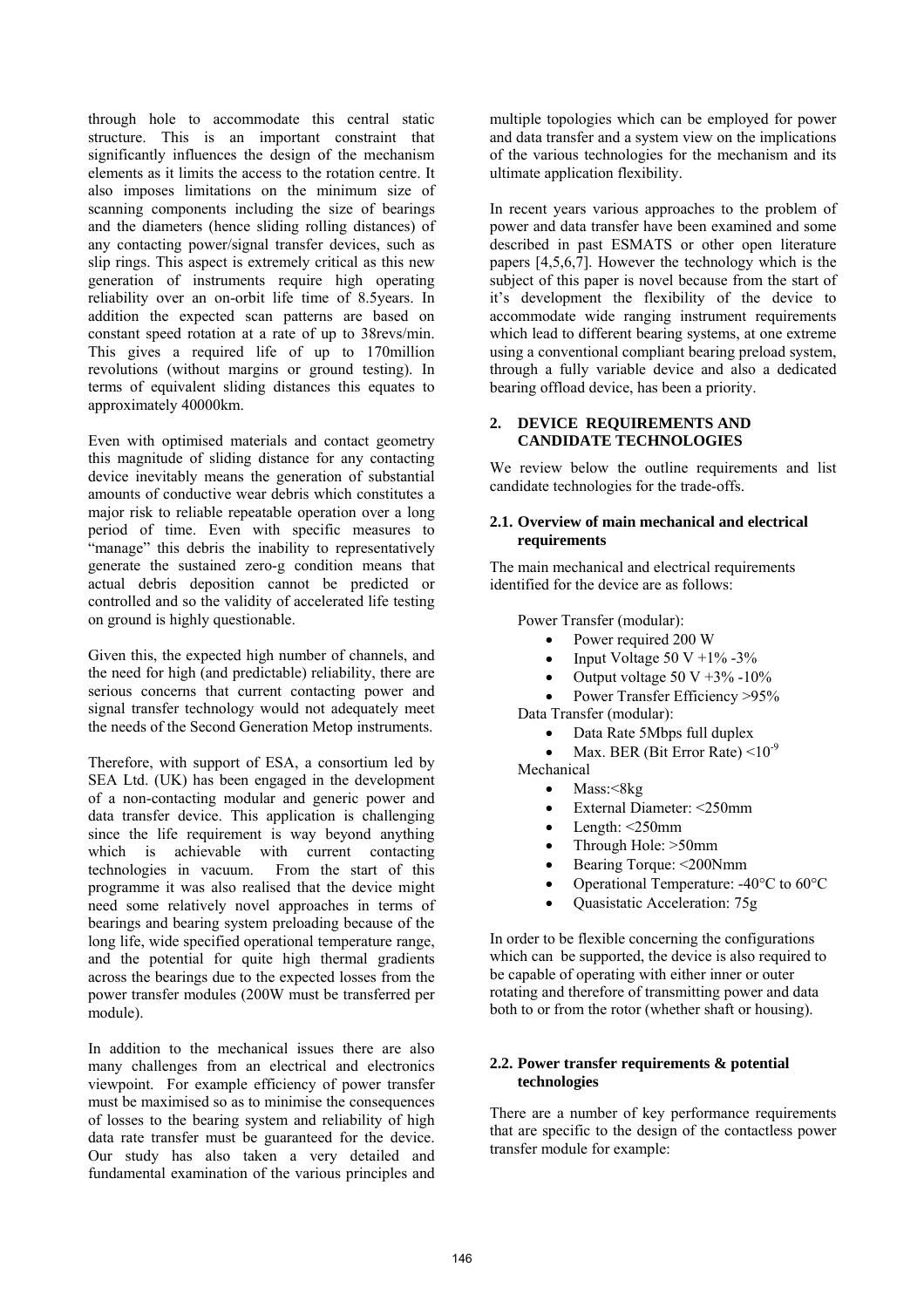- Each power transfer channel (main and redundant) must individually be able to transfer 200W from the stator to the rotor and vice versa.
- Power transfer must be compatible with a spacecraft bus voltage range 28-50V, with the latter being the optimised reference voltage at which the efficiency requirement is to be met.
- The electrical efficiency of the complete transfer system must exceed 95% under full power transfer conditions at the optimised reference voltage (+1%/-3%). This is particularly challenging as is includes the AC/DC/AC power conversions as well as the losses in the transformer.
- The output voltage must be 50V  $(+3\%/10\%)$ .
- The voltage stability must be  $\leq +1.3\%$

A key feature of the device is that it must be capable of meeting the specification throughout its intended lifetime within the intended environment.

Furthermore it was requested that the design of the power transfer components should be modular thereby allowing ease of potential future expansion to larger power requirements or modification to match different needs.

The main requirement of transferring 200 Watts at greater than 95% efficiency is a significant filter for the selection of power transfer techniques. Very few contactless techniques can achieve this 95% efficiency requirement and therefore the list of suitable candidate technologies for the LLCPDT was small. The following power transfer options were initially considered although most were found to be very unlikely to pass the efficiency criteria at the required power levels:

- Transformer-based
- Microwave-based
- Optical-based
- Generator-based

### **2.3. Data transfer requirements & potential technologies**

As for the power transfer function there are a number of key performance requirements that are specific to the design of the contactless data transfer module and these are listed below. The unit must:

- Transmit digital serial data from the rotor to the stator and vice-versa at a rate of 5 Mbit/sec and in full duplex mode.
- Have a bit error rate (BER) of less than  $10^{-9}$
- Provide full functionality with either main or redundant channels

Again, in a manner similar to the power transfer module, it is essential that the data transfer components are of a modular design for the same reasons of potential future expansion or modification to match different needs whilst maintaining it's performance requirements throughout the intended lifetime within the intended environment.

The following techniques have been identified as the main contactless data transmission techniques potentially applicable to this application:

- Capacitive coupling
- Transformer coupling
- Radio Frequency (RF) transmission
- Optical transmission

#### **2.4. Mechanical requirements & potential technologies**

In addition to the above outline specification values. from our knowledge of the application some further self-imposed, but nevertheless important mechanical architecture requirements were derived which include:

- The device should have a capability for a large through-hole up to >70mm diameter.
- The device should have a capability either to support the rotating payload mass of the radiometer system (in the case of a smaller payload unit ) with compatible launch frequency and vibration levels or to be off-loaded in the case that the system mass requires an auxiliary bearing or offload system for launch. In this case the rotor should be capable of axial translation in a defined direction by up to 500µm for the purposes of axial offload and launch protection.

Given this, that the gap between the power transfer elements is relatively small and that the potential position sensing elements at system level may also require small axial clearances and suitable protection, it is clear that both under launch vibration and under the influence of an external axial offload system, the LLCPDT should be capable of very limited axial translation in one sense, but relatively large axial translation in the opposite sense IF required.

- Due consideration to be given to the accommodation of cables for power and signal and their efficient and hazard-free routing within the mechanism during assembly.
- The requirement for the system to be electrically grounded through the bearings (rather than via separate dedicated grounding measures) was ultimately significant in the lubricant selection (as discussed later)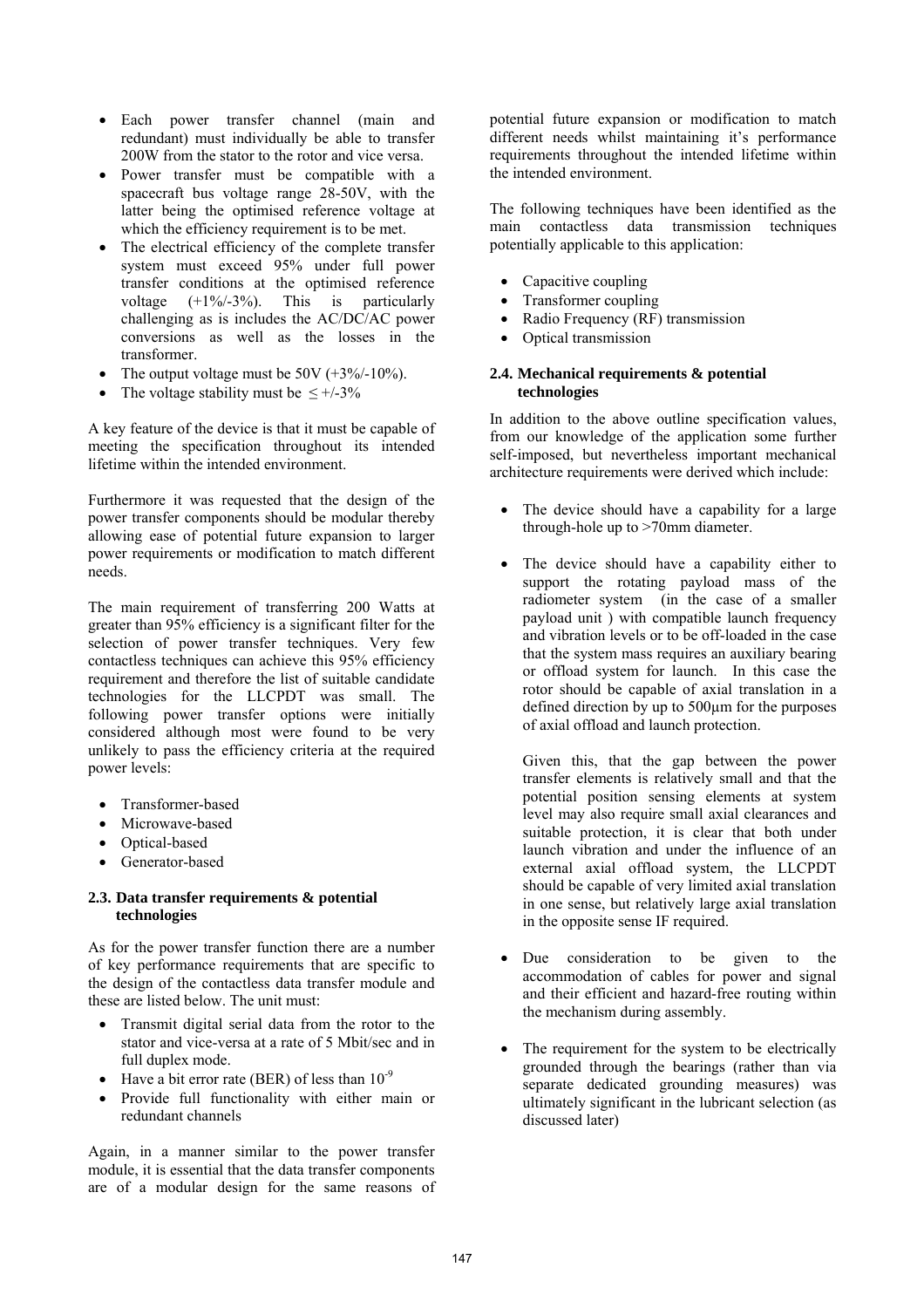#### **3. TRADE-OFFS**

The three principal elements of the LLCPDT, namely Power and Data Transfer Modules and the Bearing/Lubrication configuration, were subjected to systematic trade-offs.

In order to perform the trade-off efficiently and transparently, and to deliver an optimal design the trade-offs were conducted as a two-stage process.

Firstly from a review of the requirement specification a short list of "killer criteria" was established to provide a means of focusing on the feasibility of each option and thereby filtering out any non-credible solutions. Advantages and disadvantages for all candidate concepts were summarised and non-credible or marginal options were eliminated by applying the "killer criteria."

Secondly, using agreed selection criteria the short list of design options was evaluated for suitability with the selection criteria ranked by paired comparison to establish weighting factors. A trade-off summary table was then generated based on both weighted and unweighted criteria which allowed the visibility of clear winners.

### **3.1. Discussion of electrical trade-offs & solution adopted**

### **Power Transfer**

For power transfer the "killer criteria" identified and applied were:

- Efficiency >80% (PT1)
- Life-time potential  $>7$  years (PT2)

From this the following selections were traded-off

| No.            | Option                                            | $PT1 (> 80\%$<br>efficiency) | PT <sub>2</sub>      |
|----------------|---------------------------------------------------|------------------------------|----------------------|
|                |                                                   |                              | $($ >7 year life $)$ |
| 1              | Rotary transformer (10-200 kHz)                   | Yes                          | Yes                  |
| $\overline{2}$ | Facing PCB microstrip antennas<br>$(1-10GHz)$     | No                           | <b>Yes</b>           |
| 3              | Spiral rotary waveguide (2.45-<br>24GHz           | No                           | No                   |
| $\overline{4}$ | Solar light source to<br>triple-<br>junction cell | N <sub>0</sub>               | No                   |
| 5              | Laser diode array to GaAs cells<br>(808nm)        | N <sub>0</sub>               | N <sub>0</sub>       |
| 6              | Dynamo with<br>coils<br>stator<br>(23x23cm)       | N <sub>0</sub>               | Yes                  |

*Table 1. Application of Power Transfer Killer Criteria* 

It was judged that the rotary transformer had potential to have an efficiency of >95%, and, if well engineered should not have any significant performance degradation over life. Microstrip Antennas suffer from low efficiency <32% due to the central through hole and near field effects. The Rotary Waveguide offers 59% efficiency but short expected lifetime due to high power dissipation. The Solar Light and Laser Diode solutions were also judged to be low efficiency and would be very susceptible to degradation from contamination and damage from and radiation effects. The Dynamo was judged not mass or volume efficient and would require high speed operation to offer electrical power transfer, its efficiency would be <70%. The rotary transformer was the only option passing the killer criteria and was therefore selected.

There are two basic configurations shown in Fig 2 and Fig. 3 options which were considered further.



*Figure 3. Concentric Cylinders* 

To provide redundancy both prime and redundant transformers need to be incorporated into the design. A number of different configurations were considered as shown below.



*Figure 4. Concentric Cylinder Options (a)- left and (b)- right* 



*Figure 5. Opposing Disc Options (a) – left , (b)-right and (c)- lower* 

Both concentric and opposing disc configuration types were subjected to 2-D magnetic modelling (e.g. Fig. 6 ) and were found to have comparable performance. Thus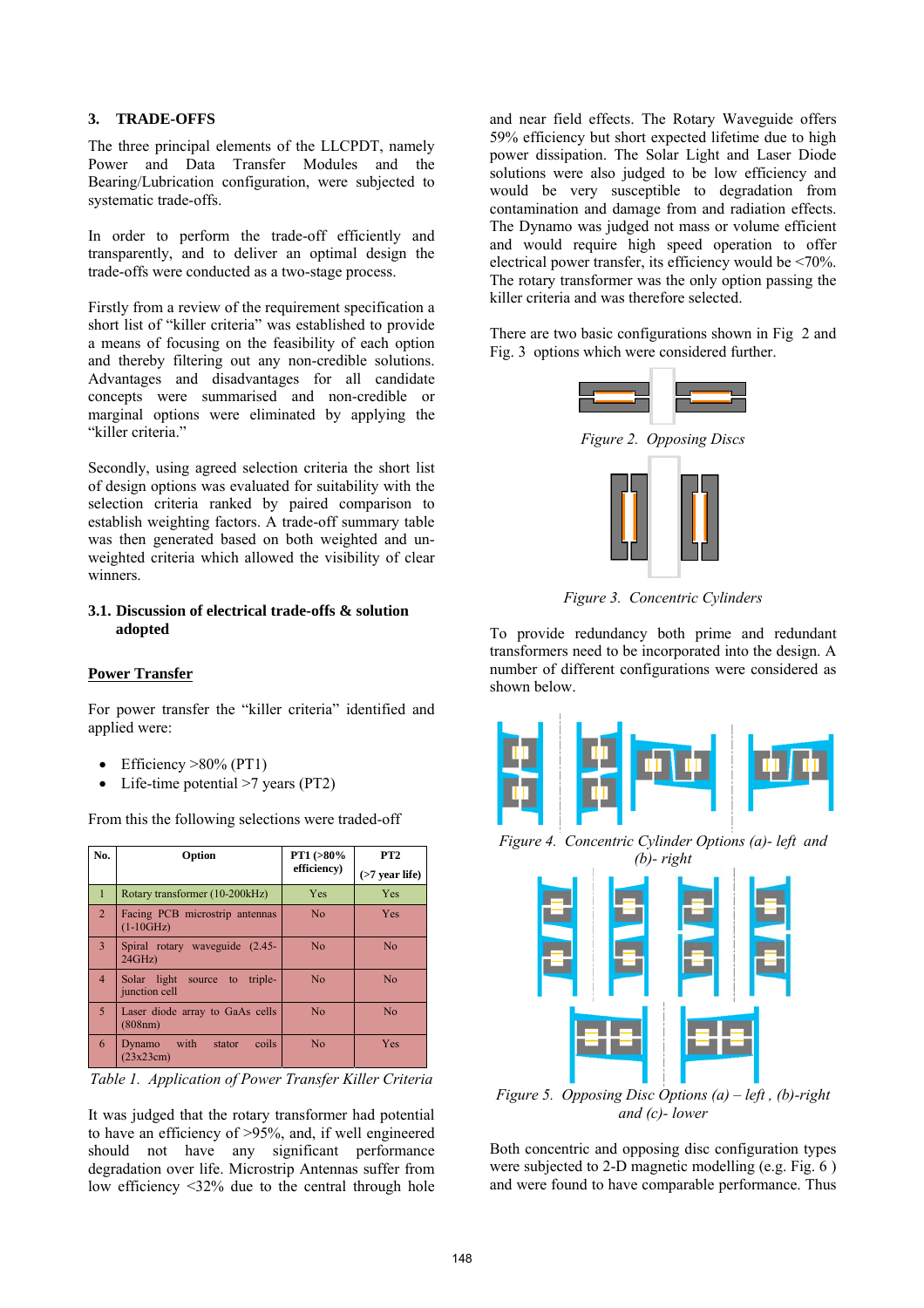the ultimate selection of the design centred around the ease of manufacture and assembly, the number of different component types required and the ease with which the 200µm transformer gap could be achieved and maintained. The concentric cylinder design allows relatively easy control of this gap whilst being tolerant to some axial tolerance build-up. This is in sharp contrast to the difficulty of manufacturing the ferrite ring assembly and installing the windings in place. On the other hand the opposing disc scheme needs careful control of manufacturing tolerances but requires only one part type to be manufactured. Assembly is straightforward and the windings can be manufactured separately and then installed into the ferrite transformer rotor or stator.



*Figure 6. Flux Density Distribution B-Field Inside the Transformer Ferrites* 

### **Data Transfer**

The data transfer killer criteria identified and applied were:

- Data transfer rate>5Mbps with BER<10<sup>-9</sup> (DT1)
- Life-time>7 years (DT2)

| No.            | Option                             | DT1 $(>5Mbps$ &<br>$<1x10^9$ BER) | $DT2 (>7$ year<br>life) |
|----------------|------------------------------------|-----------------------------------|-------------------------|
|                | Capacitive coupling                | Yes                               | Yes                     |
| $\overline{2}$ | Inductive coupling                 | <b>Yes</b>                        | Yes                     |
| 3              | Radio Frequency (WiFi)             | <b>Yes</b>                        | Yes                     |
|                | Axial optical waveguide<br>channel | Yes                               | No                      |

*Table 2. Data Transfer Killer Criteria* 

As with the power transfer the susceptibility of the optical option to contamination and radiation damage eliminated it from further consideration.

The three remaining options were then put through a more detailed selection process based on the selected criteria of: life/reliability, performance/features, upgrade-ability, recurring costs, interfaces/properties and design and development risk. Being an unproven technology for space use the RF option represented a design and development risk, it also represents a

significant EMC interface risk with other spacecraft equipment.

The winner of the formal trade-off was the Capacitive Coupled option, however this could be configured in various geometries as shown in Figs.7 to 9 below.



*Figure 7. Single Plate-Pair with prime and redundant*

The single plate pair is the most volume efficient but requires the majority of the allowable diameter to be used.



*Figure 8. Two Plate-Pairs, prime and redundant* 

The two plate-pair geometry is similar to the single plate-pair but now has the advantage that the primary and redundant channels have contamination and wear failure modes that are independent of each other, reducing the risk of total data transfer system failure



*Figure 9: Single Plate Pair Mounted Axially with Flat Tracks*

The axially mounted single plate pair option has the potential to allow close control of the capacitive gap as the radial tolerances are more likely to be easily controlled than axial tolerances that will affect the performance of the flat plate-pairs. It also readily allows axial movement in either direction for any bearing off-load system. Its performance is predicted to be similar to the first two options but would represent a challenge to be manufactured using traditional PCB techniques.

One of the main mechanical considerations with the capacitively coupled design is the achievability of sufficiently flat and parallel tracks. The capacitively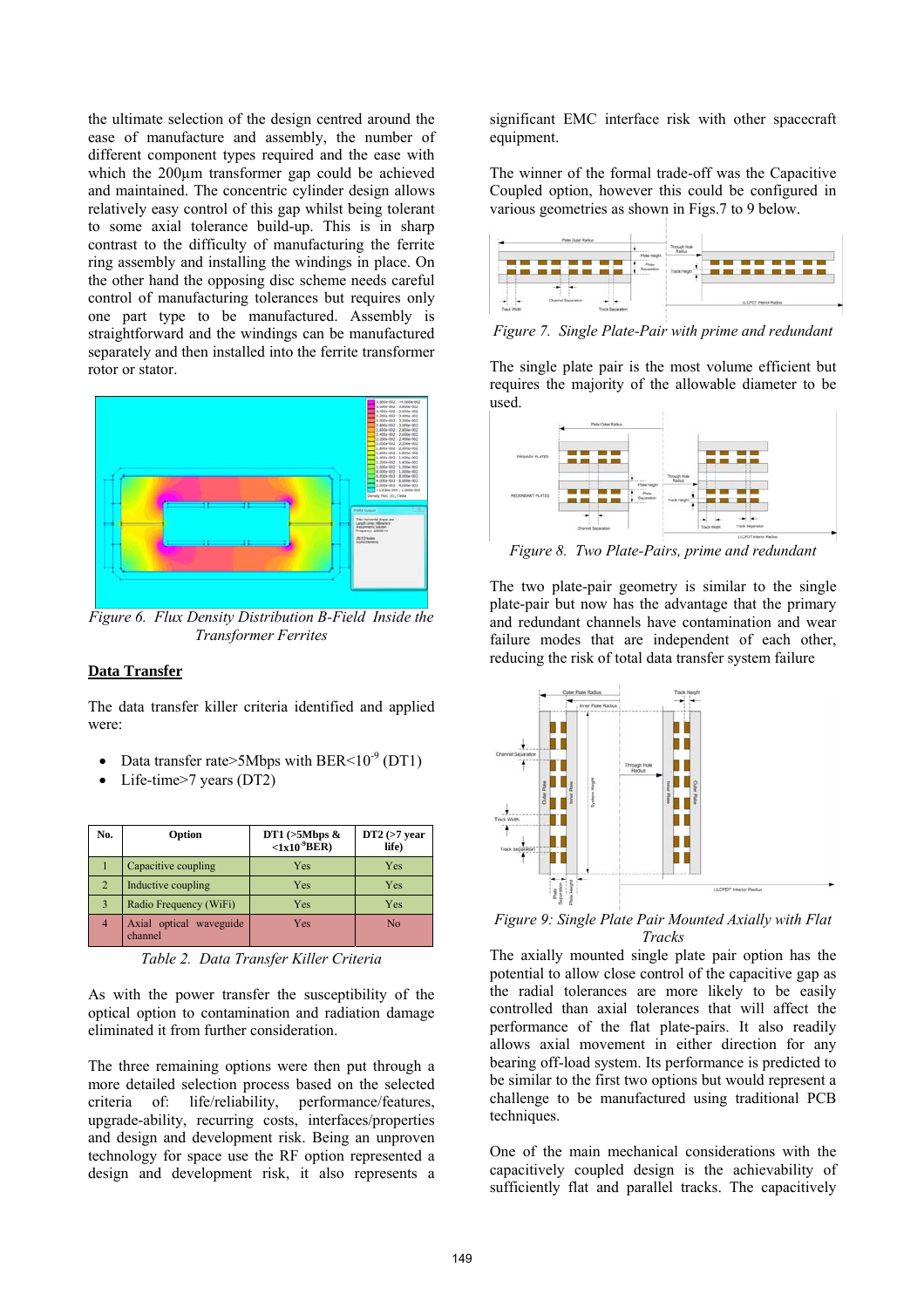coupled solution is easily realised through the use of PCBs, which however, are manufactured to a relatively poor flatness tolerance when compared to tolerances achievable with machined metallic parts.

Given the above it was concluded that the Two Plate-Pairs provided the best overall option especially if variations in flatness are minimised on assembly to suitable support structures.

## **4. ELECTRICAL BREADBOARDING**

Electrical breadboard has begun at SEA and is still in progress at the time of writing. Results will be presented at the conference.

The power transformer breadboard prototype is a topological equivalent being realised with COTS 'E' cores.



*Figure 10. Prototype Transformer showing Litz Wire windings* 

Similarly the capacitive data transfer design has been prototyped using COTS components.



*Figure 11. Prototype Data Transfer PCBs in a BER test* 

### **5. MECHANICAL DESIGN DETAILS**

#### **5.1. Bearing system**

The baselined design uses 95mm bore angular contact ball bearings selected primarily for compatibility with the through-hole and loading requirements. These bearings provide very substantial margins in terms of stress and adequate margins against land-over-ride in this application.

In the early stages of the design one identified downside of this choice was that even given a relatively low effective friction coefficient between balls and raceway, such large bearings require a relatively low and highly compliant preload in order to have potential to meet the demanding on-orbit torque requirement over the wide operational temperature range. Furthermore since large thermal differentials were initially expected between inner and outer rings this would likely drive the choice of a compliant preload system.

Various preload configurations (duplex, hard preload, back-back spaced, hard and soft preload etc) were considered, at the trade-off stage, however for maximal angular stiffness during launch, an axially spaced bearing configuration was adopted. For minimal sensitivity to thermal strains this system required a high preload compliancy (i.e. low stiffness) on-orbit.

Due to our involvement in other studies and flight activities it was identified that a technically optimal solution might include the use of a Bearing Active Preload System (BAPS) [8,9,10] which could give a very high preload and preload stiffness for launch, but highly compliant and low preload on orbit. A variant of this system in which the preload setting and compliance are totally adjustable (known as "V-BAPS") was baselined for the breadboard model since it could provide a high and relatively rigid preload of order 2500N for launch, thus preventing gross axial gapping of the bearings yet low and relatively compliant preload on-orbit (200-300N and  $\sim$  5- $20N/\mu$ m) with commensurately low peak Hertzian ballraceway contact stress ~600-700MPa for nominal onorbit conditions.

The V-BAPS also provides the potential to modify the preload of the unit once built to accommodate effects of thermal strains and to permit the sensitivity of the design to dissipations in the bearings to be explored experimentally during the development.

In-line with the flexibly configurable system philosophy identified in Section 1 above, it should be noted that whilst providing some significant benefits in this application for reasons of ultimate flexibility the BAPS is not necessarily and integral part of any finally developed flight design derived from this breadboard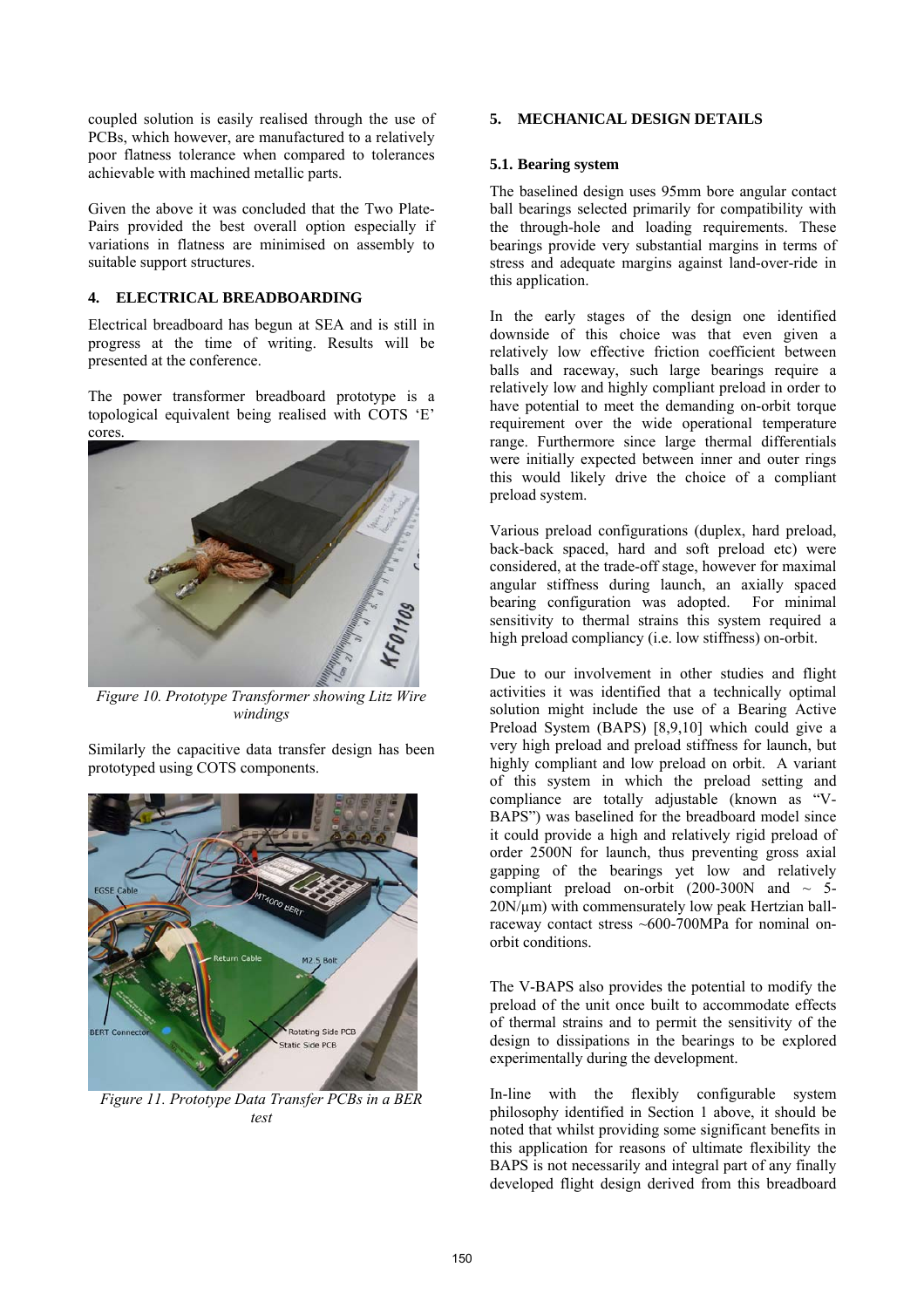programme. Where appropriate the BAPS could be replaced by a fixed but compliantly equivalent low preload system (in the case that its use might not be justified) provided suitable provision is made to prevent bearing degradation resulting from the gross axial gapping under launch vibration or if a separate bearing offload system is used. The LLCPDT design is sufficiently flexible to permit optimisation of the preload system to the specific application.

#### **5.2. Lubricant selection**

A formal trade-off was carried out from which the lubricant selected for the LLCPDT was PVD (Physical Vapour Deposition) lead applied to raceways and use of a leaded-bronze cage (separator) with alternately slotted ball pockets. This lubricant system has very significant flight heritage [11,12,13] in long-life applications and has the advantages of providing a low resistance conductive path for rotor grounding and permitting operation for ground test in air if necessary. As with all solid lubricants , one disadvantage of this lubricant type in long-life applications is the need to manage debris generated, however it has been shown [14] that the wear rate is approximately linearly proportional to preload and hence operation at a relatively low preload (equivalent in stress terms to operation around 25-50N for the EX25 bearings in Fig 12 below) as in the case of LLCPDT offers the best potential to minimise debris generation and maximise ultimate bearing life.



*Figure 12. Cage wear (mass basis) v bearing preload for 10 million rev. test using EX25 bearings with leaded-bronze cage as a function of preload ([14], images show wear debris rinsed from bearings)* 

Typical predicted peak torque for the LLCPDT bearing system as a function or outer and inner ring temperatures is shown in Fig. 13 below. For thermal gradients of  $\pm 10^{\circ}$ C the performance is within the 200Nmm budget, however for larger gradients the trend suggests that the torque budget would not be met or the preload would be reduced to zero. However by adjustment of the BAPS the overall preload level can be reduced or increased to offset the thermal effects and maintain the bearing performance within specification for a much wider temperature range or for a much wider thermal gradient if required.



*Figure 13. Predicted Peak Bearing Torque v Outer Ring Temperature and Inner/Outer Differential* 

#### **5.3. Baseline Mechanical Configuration**

The first iteration baseline configuration is as shown below, Fig.14 in which the power transformer conditioning electronics are at the upper end of the mechanism, and the data transfer PCB's at the lower end. The prime and redundant rotary transformer elements which are more critical with respect to alignment than the data elements are positioned between the bearings.

In this configuration the BAPS structure (actuator not shown) is able to apply a relative axial displacement to the outer rings of the bearings which will increase or decrease the preload on demand. If a conventional housing were used, then a compliant element (e.g. Bellville spring or diaphragm would be required).

The structure in the first iteration configuration was manufactured predominantly in titanium alloy for mass and stiffness reasons and whilst it was recognised that the poor thermal conductivity of the titanium structure might lead to some elevated temperatures, this structure was baslined for the thermal analysis.



*Figure 14. Section View of Initial Baseline Mechanical Configuration* 

## **5.4. Thermo-Mechanical Analysis**

Initial thermal analysis showed the transformer and rectifier PCB's to reach unacceptably high temperatures, 119°C, when the upper housing structure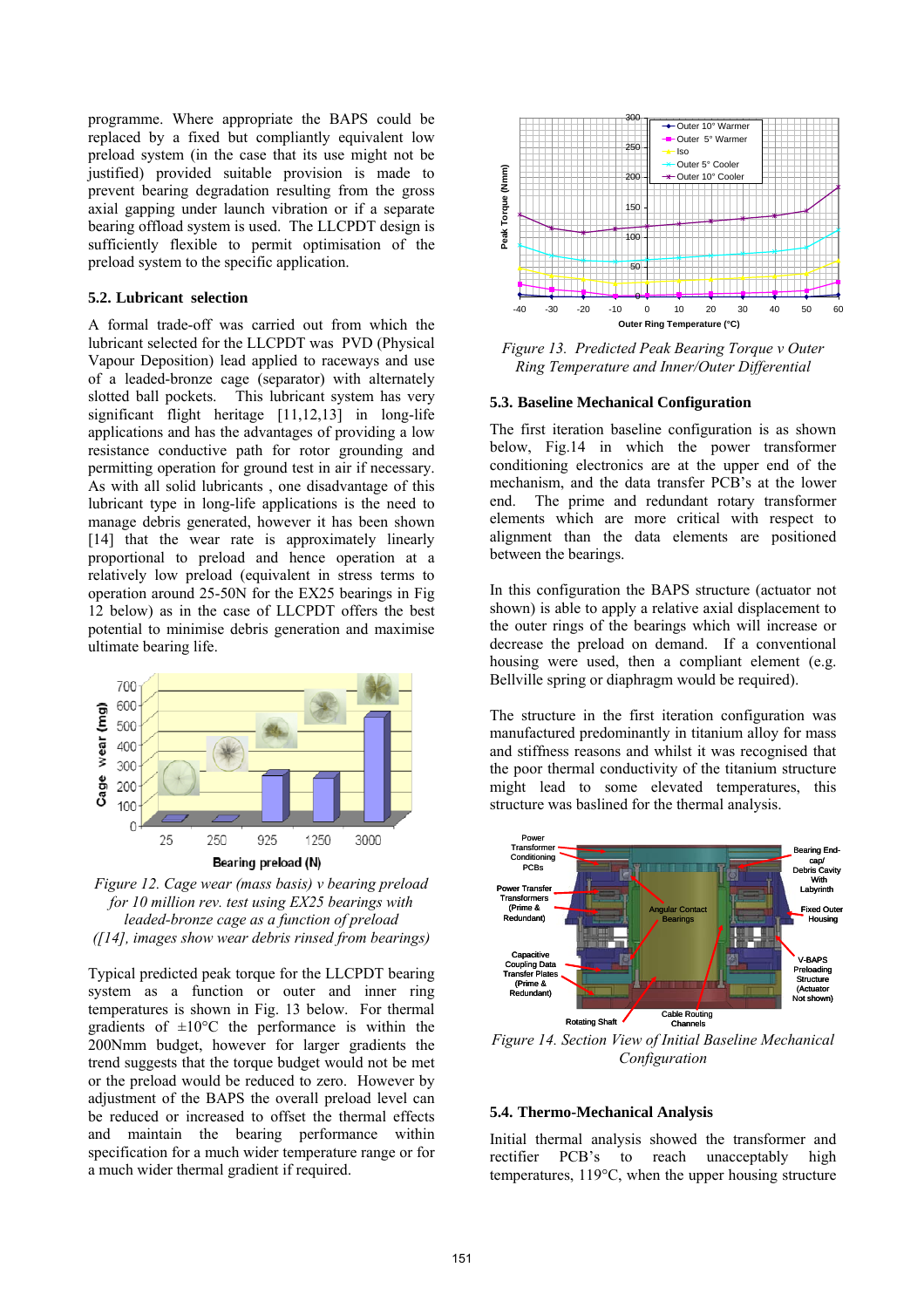was manufactured in titanium. As the only viable method of heat rejection was to conduct heat into the spacecraft mounting interface a change was made to the upper housing design to manufacture in an aluminium alloy (accompanied by modifications required in order to match the original stiffness). In order to minimise the effects of radial strains on the upper bearing fits and hence preload a liner was incorporated into the design of the outer raceway/housing interface to reduce the effective CTE mismatch between the bearing steel and the aluminium of the structure itself.

When these modifications were made the thermal environment for the PCB's was found to be substantially acceptable, 69°C and the temperature differentials between bearing inner and outer were also within the analysed range (around  $\pm 1^{\circ}$ C) as shown below .



*Figure 15. Temperature Profile (Half Section View)* 

On the basis of this analysis the design of the unit was finalised and manufacture has begun with the intention of commencing the lifetest in the coming months.

# **6. LIFETEST PROGRAMME**

The lifetest for the Breadboard Model unit will be accelerated by speed alone, with an acceleration factor of approximately 15 being applied such that the test duration is nominally 6 months .

Since the test is also required to verify the performance of the power and data transmission elements, the test will be periodically slowed to the nominal operational speed (around 36rpm) in order to verify the validity of the performance of the unit under nominal conditions.

One challenge will be to extract the heat from the test system in an appropriate way. It has been concluded that a test in which power is passed across the rotating interface then returned to the static interface would risk over-test and be thermally unrepresentative, therefore the test setup will incorporate a 300mm diameter radiator on the rotating side which will radiate with good view factor at 100°C to an internal shroud in the test chamber such that the expected 200W of power can be dissipated.

## **7. CONCLUDING REMARKS**

A baseline design of a system which on the basis of analysis is capable of meeting the requirements has been developed. So far, breadboard-level tests of key elements of the design show good agreement with predictions and demonstrate that the system is likely to fulfil its power and data requirements.

The key power and data transfer elements of the design are entirely modular and expandable and the planned BBM testing will not only demonstrate the potential performance of the system if used with BAPS-enabled bearing system, but also provide data on the sensitivity of the design to bearing dissipations at different temperatures in order to validate the modelling of the device and minimise the development risks for future models which may have different bearing preloading systems commensurate with the optimisation of the bearing system for the specific application.

The full breadboard system will be manufactured in autumn 2011 and tested in early 2012.

# **8. ACKNOWLEDGEMENTS**

The authors would like to acknowledge the support and guidance of ESA including Giorgio Parzianello and the significant contributions of colleagues in the industrial team, particularly Grant Munro and Rich Nichols of ESTL, and Andrew Preece, Andrew Bacon and Stefano Matussi at SEA during the development of this device.